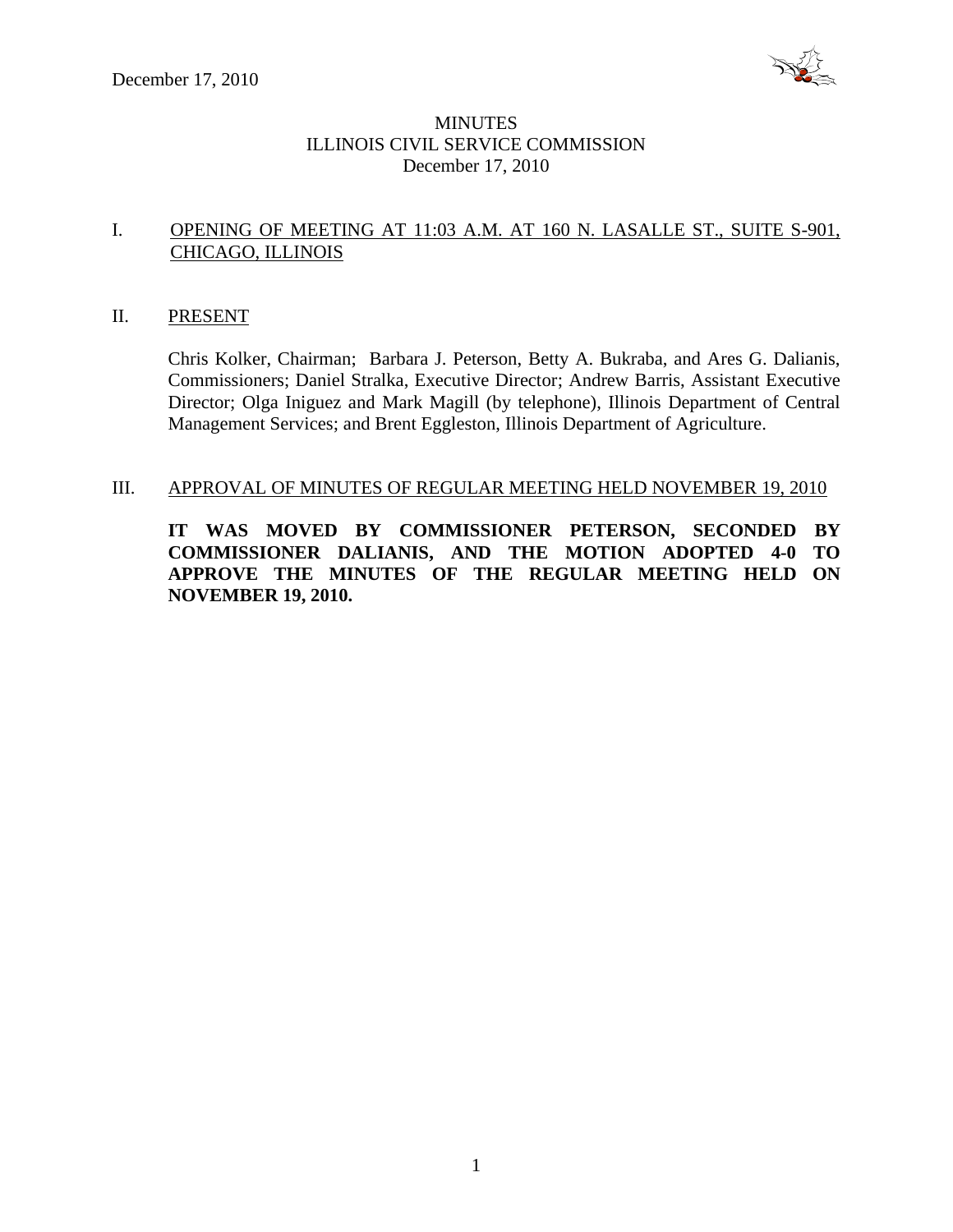

#### IV. EXEMPTIONS UNDER SECTION 4d(3) OF THE PERSONNEL CODE

# A. Report on Exempt Positions

|                                       | Total            | No. of Exempt |
|---------------------------------------|------------------|---------------|
| <u>Agency</u>                         | <b>Employees</b> | Positions     |
|                                       |                  |               |
|                                       |                  |               |
|                                       |                  |               |
|                                       |                  |               |
| Central Management Services 1,409 113 |                  |               |
|                                       |                  |               |
|                                       |                  |               |
|                                       |                  |               |
|                                       |                  |               |
|                                       |                  |               |
|                                       |                  |               |
|                                       |                  |               |
|                                       |                  |               |
|                                       |                  |               |
|                                       |                  |               |
|                                       |                  |               |
|                                       |                  |               |
|                                       |                  |               |
|                                       |                  |               |
|                                       |                  |               |
|                                       |                  |               |
|                                       |                  |               |
|                                       |                  |               |
|                                       |                  |               |
|                                       |                  |               |
|                                       |                  |               |
|                                       |                  |               |
|                                       |                  |               |
|                                       |                  |               |
|                                       |                  |               |
|                                       |                  |               |
|                                       |                  |               |
|                                       |                  |               |
|                                       |                  |               |
|                                       |                  |               |
|                                       |                  |               |
|                                       |                  |               |
|                                       |                  |               |
|                                       |                  |               |
|                                       |                  |               |
|                                       |                  |               |
|                                       |                  |               |
|                                       |                  |               |
|                                       |                  |               |
|                                       |                  |               |
|                                       |                  |               |
|                                       |                  |               |
|                                       |                  |               |
|                                       |                  |               |
|                                       |                  |               |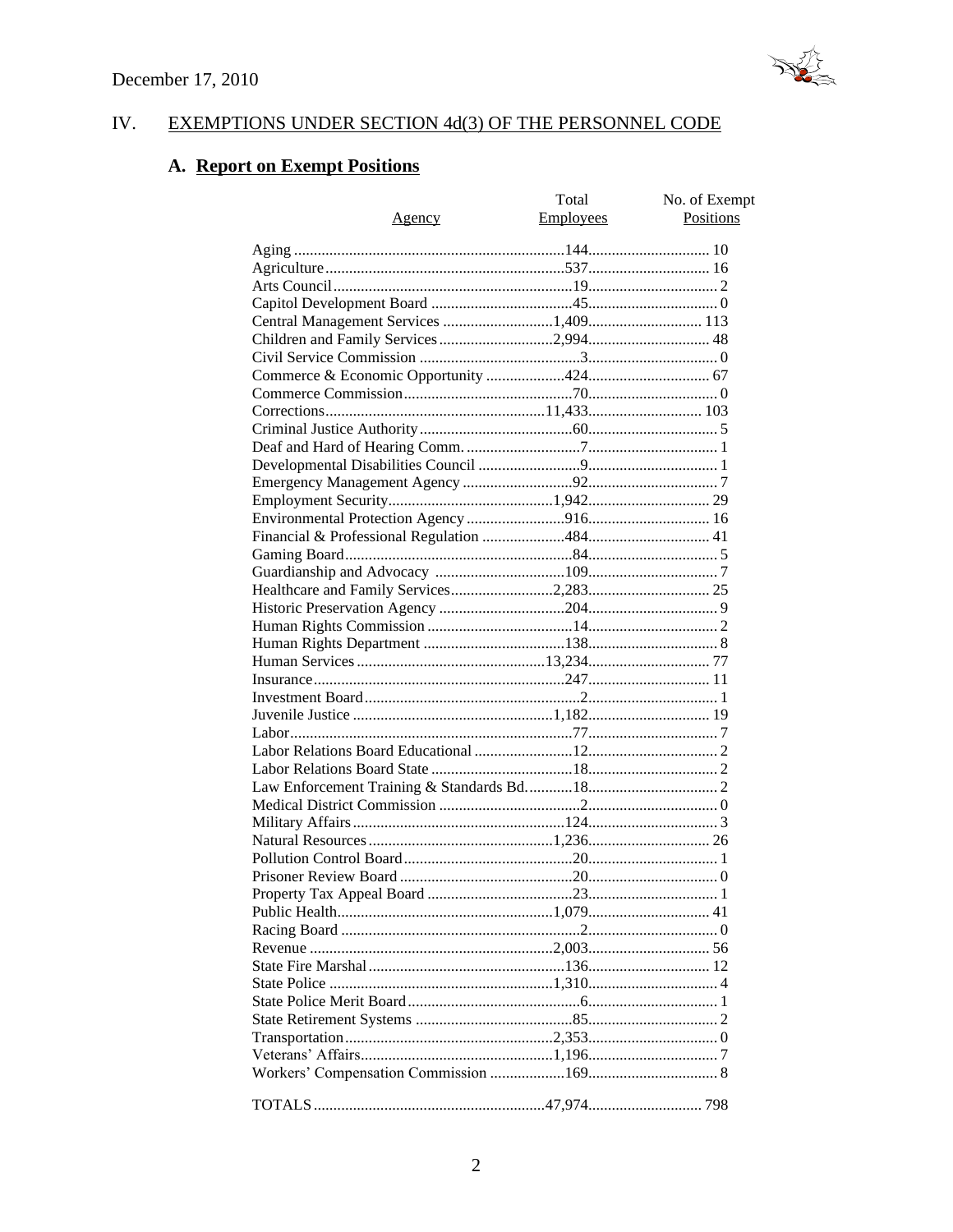

#### **B. Governing Rule – Section 1.142 Jurisdiction B Exemptions**

- a) The Civil Service Commission shall exercise its judgment when determining whether a position qualifies for exemption from Jurisdiction B under Section 4d(3) of the Personnel Code. The Commission will consider any or all of the following factors inherent in the position and any other factors deemed relevant to the request for exemption:
	- 1) The amount and scope of principal policy making authority;
	- 2) The amount and scope of principal policy administering authority;
	- 3) The amount of independent authority to represent the agency, board or commission to individuals, legislators, organizations or other agencies relative to programmatic responsibilities;
	- 4) The capability to bind the agency, board or commission to a course of action;
	- 5) The nature of the program for which the position has principal policy responsibility;
	- 6) The placement of the position on the organizational chart of the agency, board or commission;
	- 7) The mission, size and geographical scope of the organizational entity or program within the agency, board or commission to which the position is allocated or detailed.
- b) The Commission may, upon its own action after 30 days notice to the Director of Central Management Services or upon the recommendation of the Director of the Department of Central Management Services, rescind the exemption of any position that no longer meets the requirements for exemption set forth in subsection (a). However, rescission of an exemption shall be approved after the Commission has determined that an adequate level of managerial control exists in exempt status that will insure responsive and accountable administrative control of the programs of the agency, board or commission.
- c) For all positions currently exempt by action of the Commission, the Director of Central Management Services shall inform the Commission promptly in writing of all changes in essential functions, reporting structure, working title, work location, position title, position number or specialized knowledge, skills, abilities, licensure or certification.
- d) Prior to granting an exemption from Jurisdiction B under Section 4d(3) of the Personnel Code, the Commission will notify the incumbent of the position, if any, of its proposed action. The incumbent may appear at the Commission meeting at which action is to be taken and present objections to the exemption request.

(Source: Amended at 34 Ill. Reg. 3485, effective March 3, 2010)

\* \* \*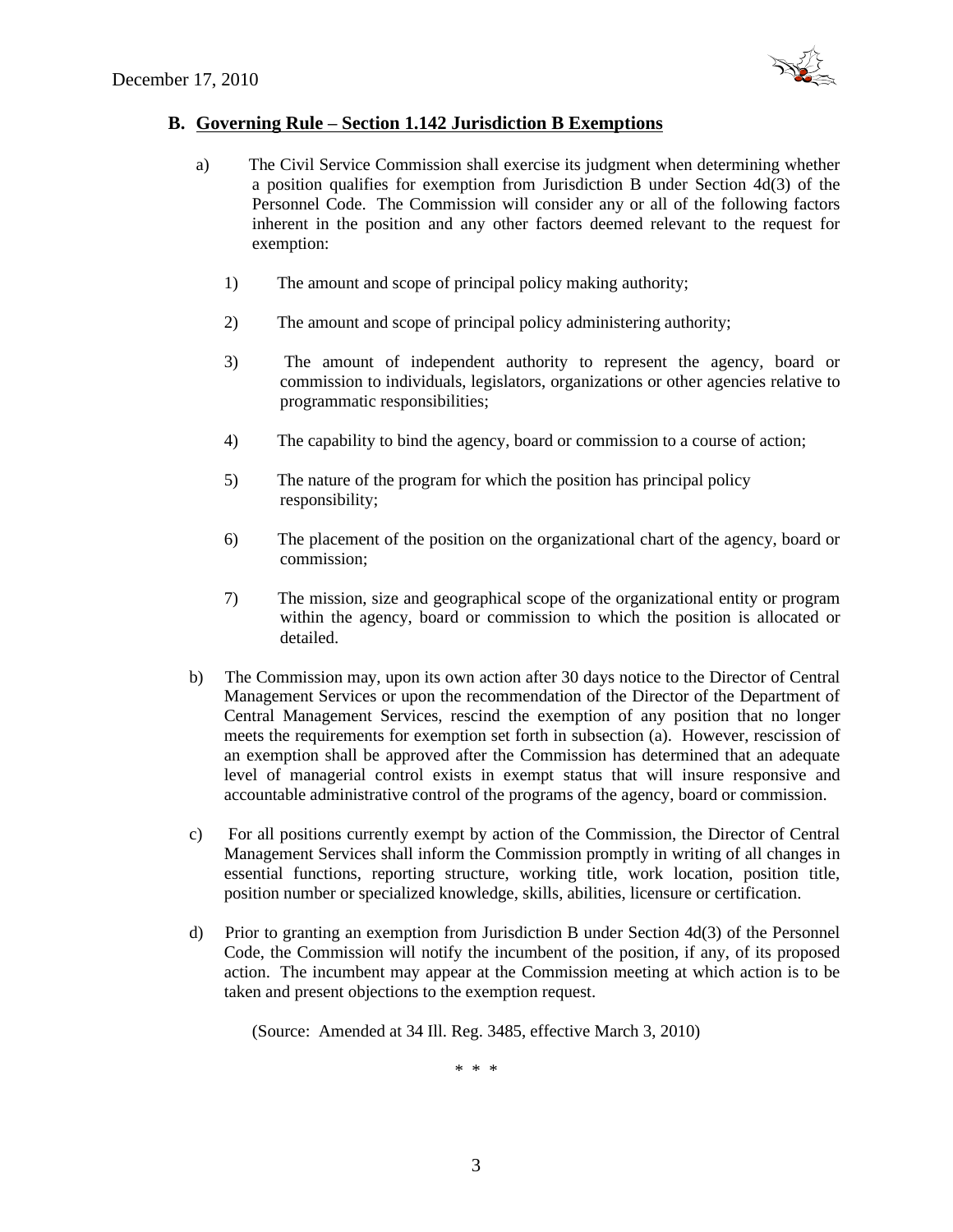

# C. **Requests for 4d(3) Exemption**

 $\bullet$ As to Item C, Executive Director Stralka reported this request is for the Project Manager for Economic Development in the Department of Agriculture, a position that reports to the Director. This position has principal policy responsibility for implementing the agency's economic development program to retain and attract new businesses focusing on the southern region. This includes developing governmental incentive packages.

The history of this position started in September 2004 when it was first approved for exemption. At that time, it was submitted along with similar positions in the Department of Natural Resources (DNR) and the Illinois Environmental Protection Agency (IEPA). Though staff noted the potential for duplication with positions at the Department of Commerce & Economic Opportunity (DCEO), it recommended approval and all three positions were approved. It was noteworthy that an Assistant Director at DCEO appeared and spoke on behalf of these requests noting that they would work in concert with DCEO Opportunity Returns positions.

The exemptions for this position and the IEPA position were rescinded in November 2007 due to extended vacancy. The DNR position and exemption continues in existence to this day. The exemption for this requested position was reestablished in November 2008 based on the agency's representation that it was prepared to fill the position. That turned out not to be the case as the position went unfilled and its exempt status was again rescinded in November 2009 due to extended vacancy.

The exemption history of this position and concerns raised by the Commission Staff were highlighted by the Auditor General as a boxed "Case Example" in its recent management audit of exemptions granted by the Commission.

The agency resubmitted this position back in June of this year and this request has been continued ever since as the Staff expressed concerns with this request over its historical non-usage as well as concerns over the substance of the request. The Staff's major substantive concern had to do with the potential for overlap with DCEO's Opportunity Returns positions.

In reviewing this request, Staff contacted DCEO with respect to which of these agencies or positions has "principal" policy authority in this area of managing economic development initiatives in the various State regions. DCEO indicated that while it works cooperatively with State agencies on specific projects, it considers itself the lead agency for all economic development efforts. In fact, Section 605-300 of DCEO's enabling statute indicates it is "to formulate plans for the economic development of the State of Illinois." DCEO also indicated that its regional managers had responsibilities for some of the "Essential Functions" set forth on the Position Description form such as "Manages the project components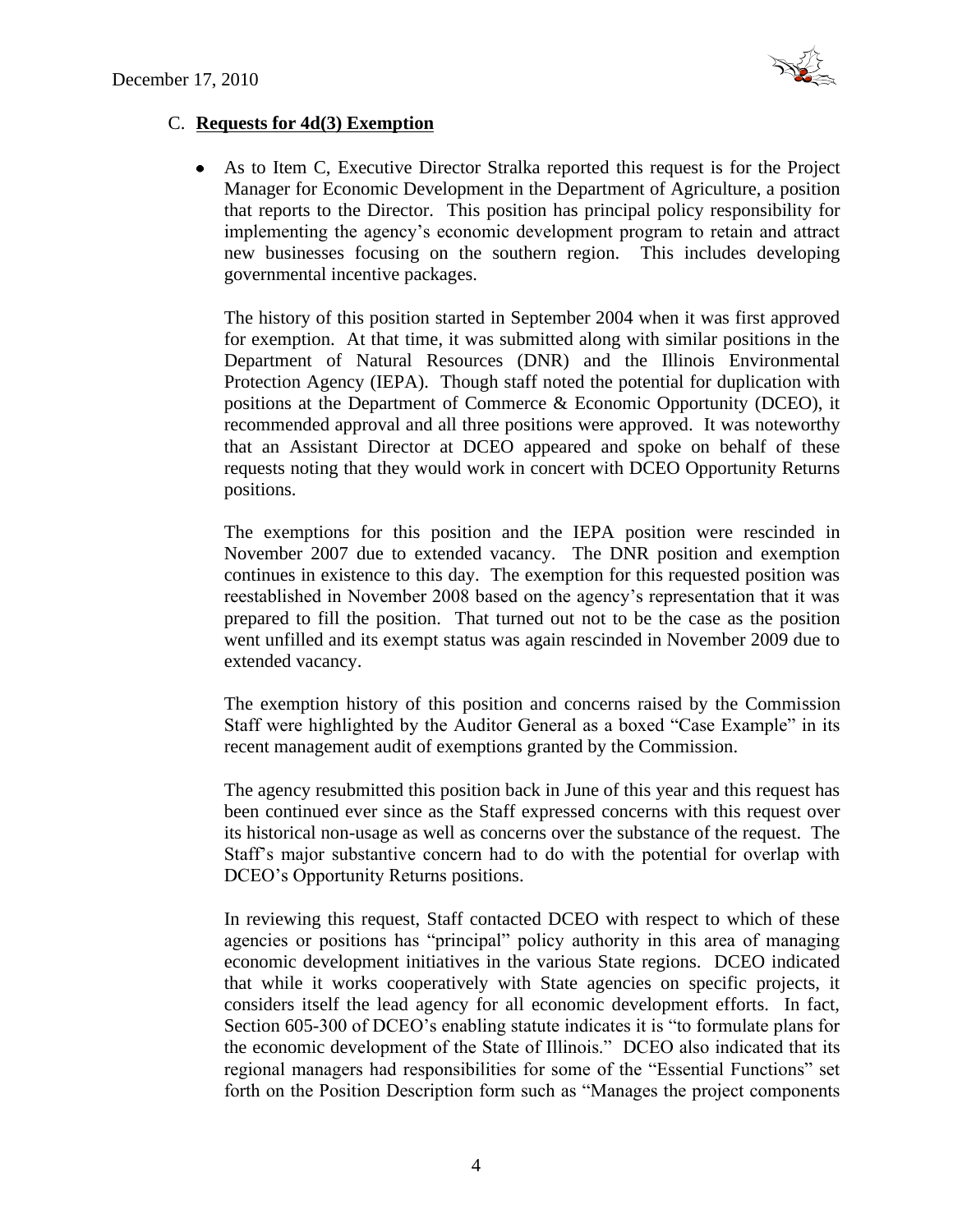

associated with economic development project components including the development of governmental incentives packages and the business retention, expansion and recruitment projects." Given this response, Staff concluded that principal policy responsibility for economic development initiatives throughout the State lies within DCEO and not other agencies. For these reasons, Staff recommended that this request be denied.

The agency responded is that it requires a position devoted 100% to developing agricultural business in the south-central region of the State. It pointed to underutilization of the DuQuoin Fairgrounds as an asset that this position could better market for the State. It noted how the Commission had twice before approved the exemption request for this position and how DCEO had previously supported this exemption request when the position was first placed before the Commission for approval of its exemption.

Brent Eggleston, Director of Human Resources, Illinois Department of Agriculture, appeared on behalf of the agency to speak in support of this request. He noted how the State was losing money by failing to bring special events to southern Illinois. Commissioner Dalianis noted how this was a worthy goal but questioned the need for a 4d(3) exempt position to perform these marketing functions. Brent Eggleston responded that was because it would directly report to the agency director and all direct reports are 4d(3) exempt positions. Commissioner Peterson questioned whether the geographic responsibilities of this position were limited to the southern portion of the State. Eggleston responded that the position would be based in the southern region since the agency has offices at the DuQuoin fairgrounds but it has statewide responsibilities. He added that the State missed an opportunity to host a major softball tournament, an event that DCEO did not pursue. Commissioner Peterson cited the experience of the Will County Fairgrounds which hosts many similar such events without the need for a marketing position as the agency was requesting here. Chairman Kolker commented that he sympathized with the agency's need for a position to better market the DuQuoin fairgrounds since there are economic development opportunities that have gone to competing states. He also expressed concern with the overlap with DCEO and noted how the report of the Auditor General was critical of how the agency and Commission treated this position since its establishment in 2004.

### **IT WAS MOVED BY COMMISSIONER DALIANIS, SECONDED BY COMMISSIONER PETERSON, AND THE MOTION ADOPTED 4-0 TO DENY THE REQUEST FOR 4D(3) EXEMPTION FOR THE FOLLOWING POSITION:**

**C: Project Manager for Economic Development (Agriculture)**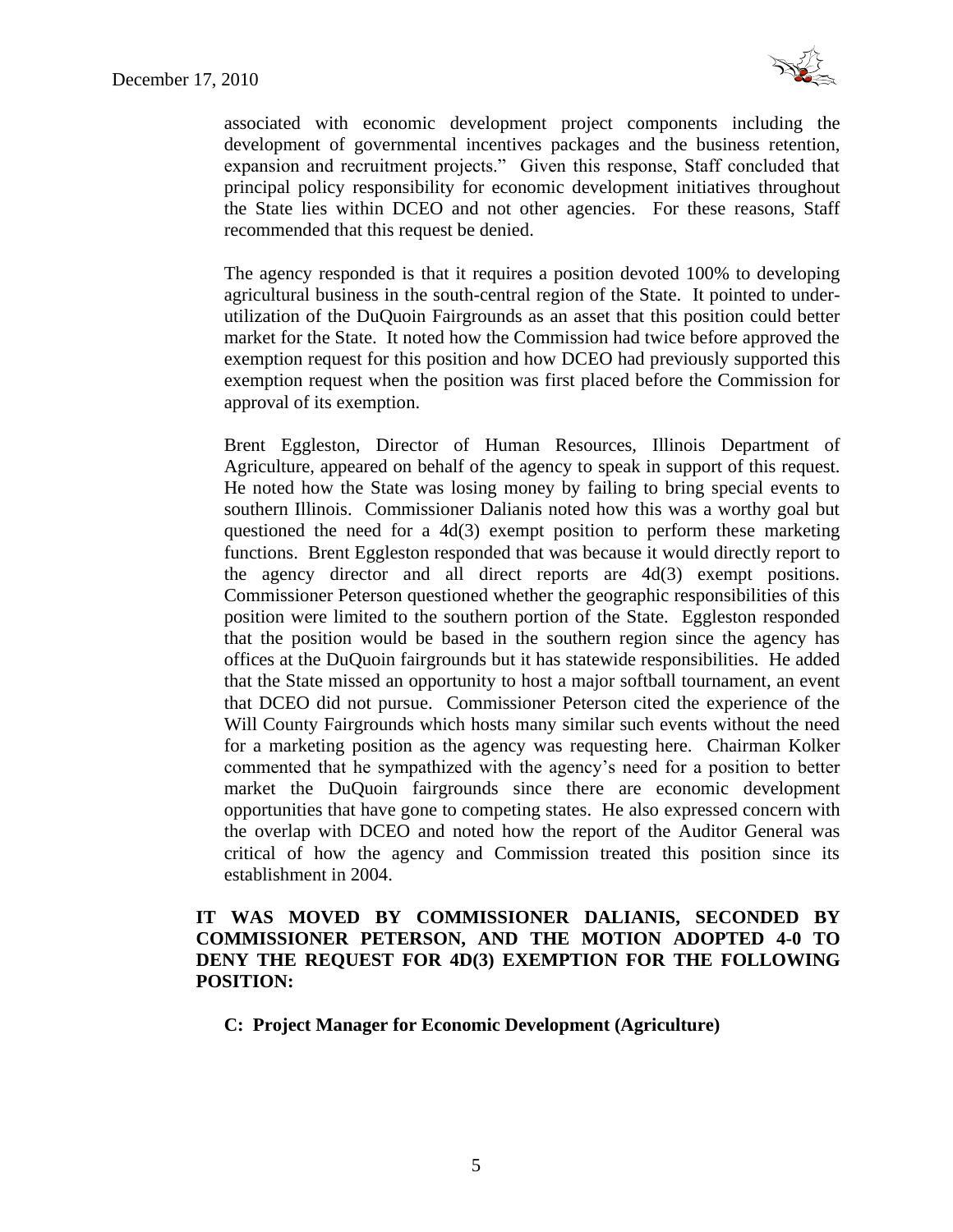

### **The following 4d(3) exemption request was denied December 17, 2010:**

# **C. Illinois Department of Agriculture**

| <b>Position Number</b>  | 40070-11-01-000-00-02                           |
|-------------------------|-------------------------------------------------|
| Position Title          | Senior Public Service Administrator             |
| Bureau/Division         | Director's Office                               |
| <b>Functional Title</b> | <b>Project Manager for Economic Development</b> |
| Incumbent               | Vacant                                          |
| Supervisor              | Director                                        |
| Location                | Perry County                                    |

### V. CLASS SPECIFICATIONS

# **None submitted.**

**IT WAS MOVED BY COMMISSIONER DALIANIS, SECONDED BY COMMISSIONER BUKRABA, AND THE MOTION ADOPTED 4-0 TO DISAPPROVE ANY CLASS SPECIFICATIONS RECEIVED BY THE COMMISSION NOT CONTAINED IN THIS REPORT TO ALLOW ADEQUATE STUDY.** 

# VI. MOTION TO GO INTO EXECUTIVE SESSION

**IT WAS MOVED BY COMMISSIONER DALIANIS, SECONDED BY COMMISSIONER BUKRABA, AND BY ROLL CALL VOTE THE MOTION ADOPTED 4-0 TO HOLD AN EXECUTIVE SESSION PURSUANT TO SUBSECTIONS 2(c)(1), 2(c)(4), AND 2(c)(11) OF THE OPEN MEETINGS ACT.** 

| <b>KOLKER</b>   | YES  | <b>EWELL</b>    |            |
|-----------------|------|-----------------|------------|
| <b>PETERSON</b> | YES. | <b>DALIANIS</b> | <b>YES</b> |
| <b>BUKRABA</b>  | YES. |                 |            |

Commissioner Raymond W. Ewell arrived at 11:25 a.m. after the roll call vote and before the start of the Executive Session.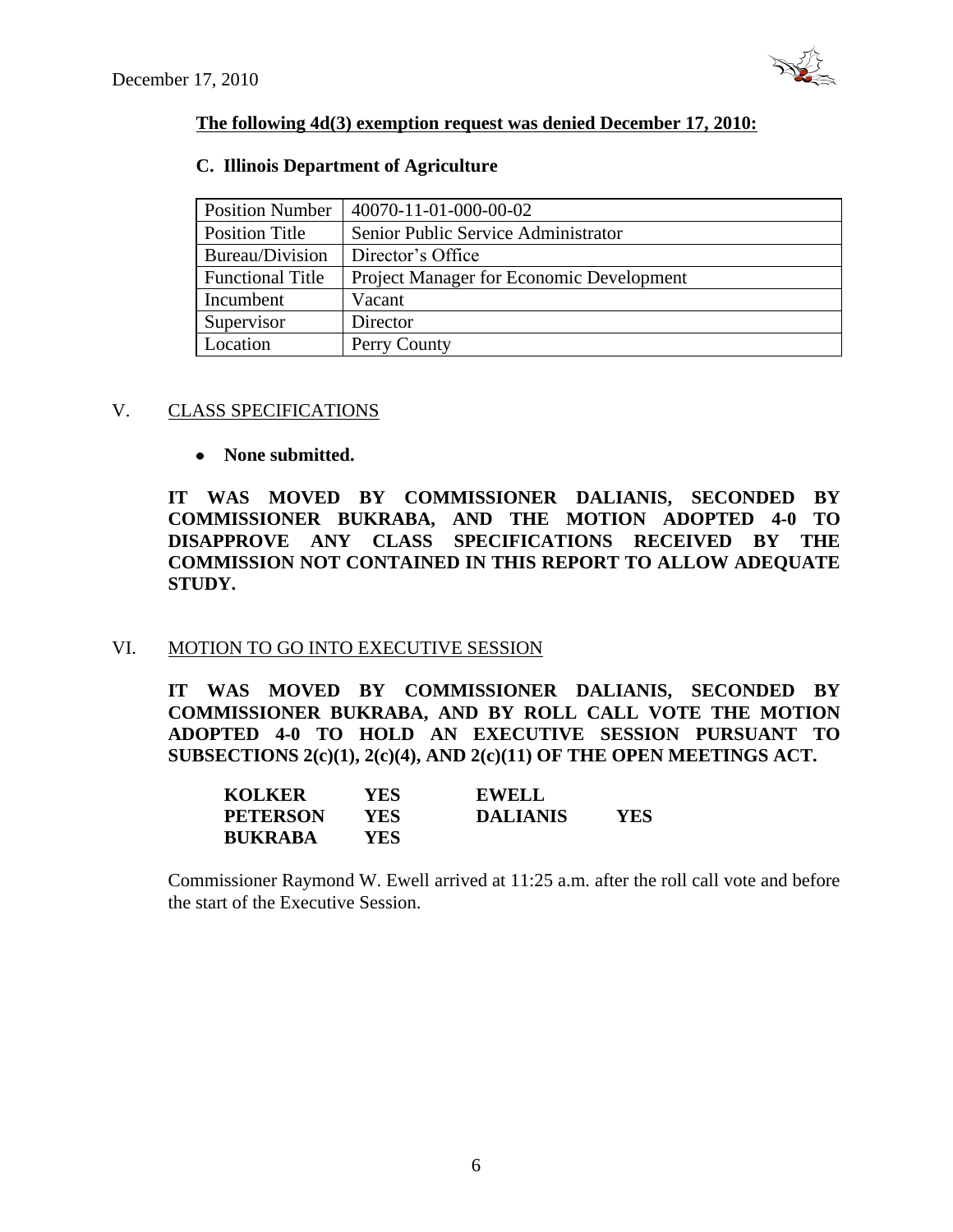

#### VII. RECONVENE MEETING

Upon due and proper notice the regular meeting of the Illinois Civil Service Commission was reconvened at 160 North LaSalle Street, Suite S-901, Chicago, Illinois at 11:49 a.m.

#### PRESENT

Chris Kolker, Chairman; Raymond W. Ewell, Barbara J. Peterson, Betty A. Bukraba, and Ares G. Dalianis, Commissioners; Daniel Stralka, Executive Director; and Andrew Barris, Assistant Executive Director.

#### VIII. NON-MERIT APPOINTMENT REPORT

The Personnel Code permits non-merit appointments for a limited period of time, i.e., emergency appointments shall not exceed 60 days and shall not be renewed, and positions shall not be filled on a temporary or provisional basis for more than six months out of any twelve-month period. Consecutive non-merit appointments are not violative of the Code; however, they do present a possible evasion of merit principles and should be monitored. Set forth below is the number of consecutive non-merit appointments made by each department. These statistics are from the Department of Central Management Services' Consecutive Non-Merit Report.

| Agency                                | 10/31/10 | $11/30/10$   $11/30/09$ |    |
|---------------------------------------|----------|-------------------------|----|
| Aging                                 |          |                         |    |
| Agriculture                           |          |                         |    |
| <b>Central Management Services</b>    |          |                         |    |
| <b>Children and Family Services</b>   |          |                         |    |
| Commerce and Economic Opportunity     |          | 2                       |    |
| <b>Employment Security</b>            |          |                         |    |
| <b>Healthcare and Family Services</b> |          | 5                       |    |
| <b>Historic Preservation</b>          |          |                         |    |
| <b>Human Services</b>                 |          |                         |    |
| <b>Natural Resources</b>              | 5        |                         | 18 |
| Transportation                        |          | 2                       |    |
| Totals                                | 21       |                         | 50 |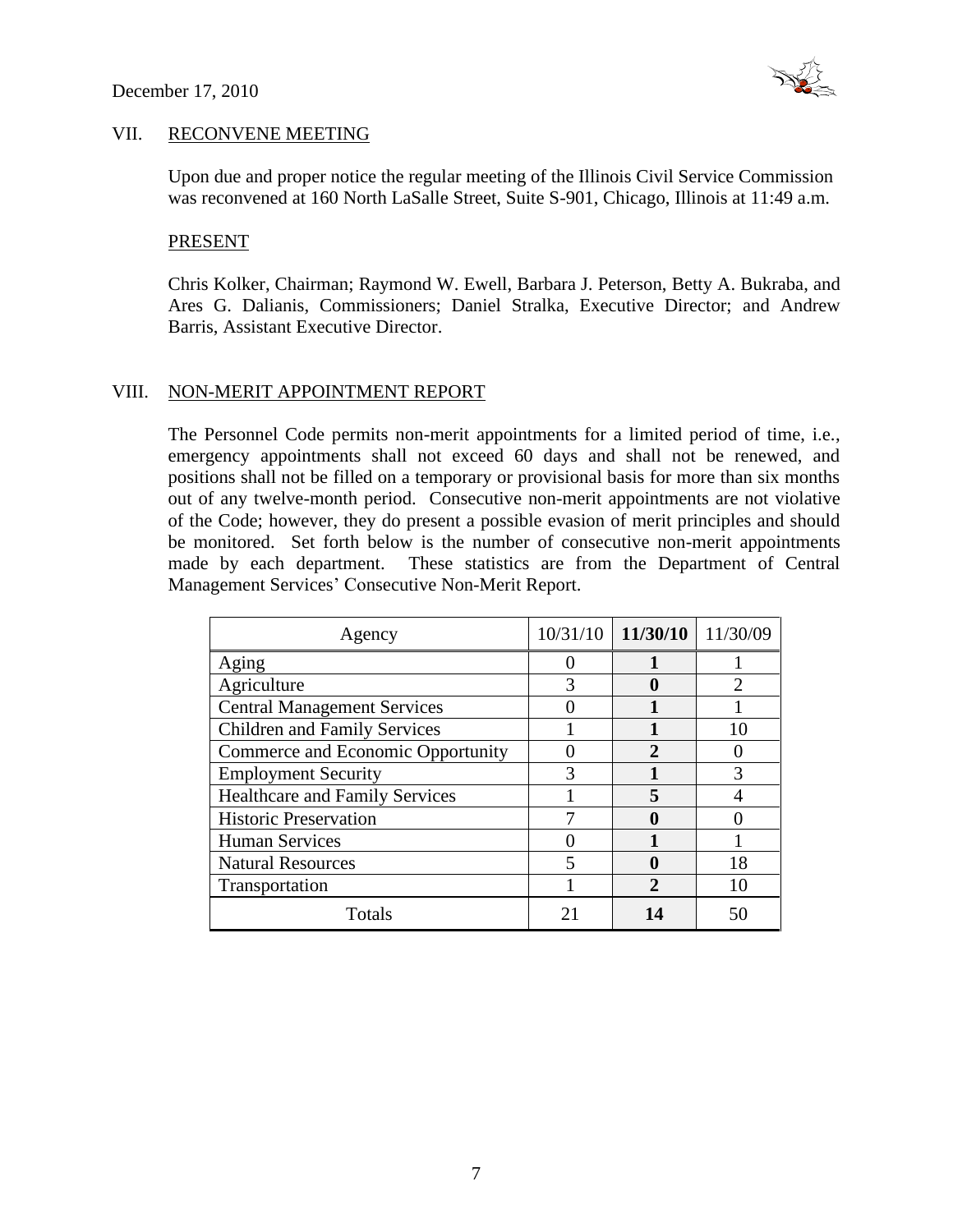

# IX. INTERLOCUTORY APPEAL

#### **DA-28-11**

| Employee  | Timothy E. Sperry      | <b>Appeal Date</b>       | 10/25/10                                                                                              |
|-----------|------------------------|--------------------------|-------------------------------------------------------------------------------------------------------|
| Agency    | <b>SFM</b>             | <b>Decision Date</b>     | 11/23/10                                                                                              |
| Type      | Discharge              | <b>ALJ</b>               | <b>Andrew Barris</b>                                                                                  |
| Change(s) | Probationary discharge | Proposal for<br>Decision | <b>Grant Motion to Dismiss subject</b><br>to Commission approval; no<br>jurisdiction (not certified). |

**IT WAS MOVED BY COMMISSIONER PETERSON, SECONDED BY COMMISSIONER DALIANIS, AND BY ROLL CALL VOTE OF 5-0 THE MOTION ADOPTED TO AFFIRM AND ADOPT THE ADMINISTRATIVE LAW JUDGE'S PROPOSAL FOR DECISION TO GRANT THE MOTION TO DISMISS AS MR. SPERRY HAD NOT COMPLETED HIS PROBATIONARY PERIOD TO ACHIEVE THE STATUS OF A CERTIFIED EMPLOYEE SUBJECT TO JURISDICTION B WHEN HE WAS DISCHARGED. THEREFORE, THE COMMISSION HAS NO JURISDICTION OVER THIS MATTER.**

| <b>KOLKER</b>   | YES- | <b>EWELL</b>    | <b>YES</b> |
|-----------------|------|-----------------|------------|
| <b>PETERSON</b> | YES. | <b>DALIANIS</b> | YES        |
| <b>BUKRABA</b>  | YES- |                 |            |

#### X. PUBLICLY ANNOUNCED DECISIONS RESULTING FROM APPEAL

#### **DA-38-10**

| Employee  | Terry E. Shaffner         | <b>Appeal Date</b>   | 02/19/10                       |
|-----------|---------------------------|----------------------|--------------------------------|
| Agency    | <b>DOT</b>                | <b>Decision Date</b> | 12/03/10                       |
| Type      | Discharge                 | ALJ                  | <b>Andrew Barris</b>           |
| Change(s) | Violation of alcohol/drug | Proposal for         | Charges are proven and warrant |
|           | policy                    | Decision             | discharge.                     |

**IT WAS MOVED BY COMMISSIONER DALIANIS, SECONDED BY COMMISSIONER PETERSON, AND BY ROLL CALL VOTE OF 5-0 THE MOTION ADOPTED TO AFFIRM AND ADOPT THE ADMINISTRATIVE LAW JUDGE'S PROPOSAL FOR DECISION THAT THE CHARGES HAVE BEEN PROVEN AND WARRANT DISCHARGE FOR THE REASONS SET FORTH IN THE PROPOSAL FOR DECISION DATED DECEMBER 3, 2010.** 

| <b>KOLKER</b>   | YES  | <b>EWELL</b>    | YES |
|-----------------|------|-----------------|-----|
| <b>PETERSON</b> | YES. | <b>DALIANIS</b> | YES |
| <b>BUKRABA</b>  | YES  |                 |     |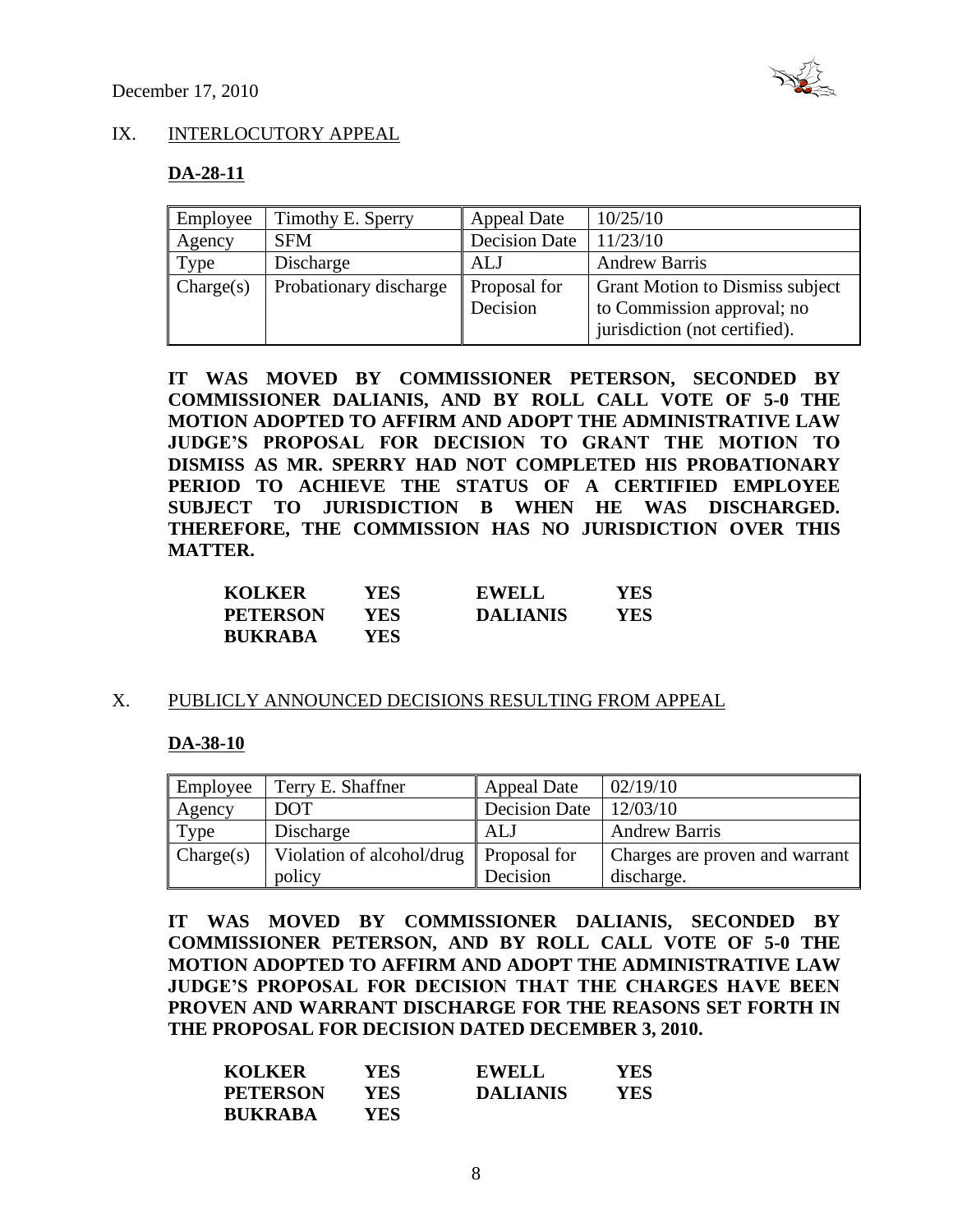

# **DA-42-10**

| Employee  | Lula Carwell       | <b>Appeal Date</b>   | 03/12/10                         |
|-----------|--------------------|----------------------|----------------------------------|
| Agency    | <b>DHS</b>         | <b>Decision Date</b> | 12/03/10                         |
| Type      | Discharge          | ALJ                  | Daniel Stralka                   |
| Change(s) | Recipient abuse;   | <b>Proposal for</b>  | Charges are not proven;          |
|           | conduct unbecoming | Decision             | discharge is set aside in whole. |

**IT WAS MOVED BY COMMISSIONER PETERSON, SECONDED BY COMMISSIONER DALIANIS, AND BY ROLL CALL VOTE OF 5-0 THE MOTION ADOPTED TO AFFIRM AND ADOPT THE ADMINISTRATIVE LAW JUDGE'S PROPOSAL FOR DECISION THAT THE CHARGES HAVE NOT BEEN PROVEN SO THE DISCHARGE IS SET ASIDE IN WHOLE AND LULA CARWELL IS TO BE REINSTATED TO HER POSITION OF SECURITY THERAPY AIDE 1 WITH THE ILLINOIS DEPARTMENT OF HUMAN SERVICES.**

| <b>KOLKER</b>   | YES  | <b>EWELL</b>    | YES |
|-----------------|------|-----------------|-----|
| <b>PETERSON</b> | YES  | <b>DALIANIS</b> | YES |
| <b>BUKRABA</b>  | YES. |                 |     |

**DA-11-11**

| Employee  | William J. Watson                         | <b>Appeal Date</b> | 07/22/10             |
|-----------|-------------------------------------------|--------------------|----------------------|
| Agency    | DOC                                       | Decision Date      | 12/03/10             |
| Type      | Discharge                                 | ALJ                | <b>Andrew Barris</b> |
| Change(s) | Brought contraband into a penal           | Proposal for       | Charges are          |
|           | institution; used personal cell phone to  | Decision           | proven and           |
|           | make calls, send text messages, or access |                    | warrant 60-day       |
|           | the internet while on duty                |                    | suspension.          |

**IT WAS MOVED BY COMMISSIONER PETERSON, SECONDED BY COMMISSIONER DALIANIS, AND BY ROLL CALL VOTE OF 5-0 THE MOTION ADOPTED TO AFFIRM AND ADOPT THE ADMINISTRATIVE LAW JUDGE'S PROPOSAL FOR DECISION THAT THE CHARGES HAVE BEEN PROVEN AND WARRANT 60-DAY SUSPENSION IN LIEU OF DISCHARGE FOR THE REASONS SET FORTH IN THE PROPOSAL FOR DECISION DATED DECEMBER 3, 2010.**

| <b>KOLKER</b>   | YES. | <b>EWELL</b>    | YES |
|-----------------|------|-----------------|-----|
| <b>PETERSON</b> | YES. | <b>DALIANIS</b> | YES |
| <b>BUKRABA</b>  | YES  |                 |     |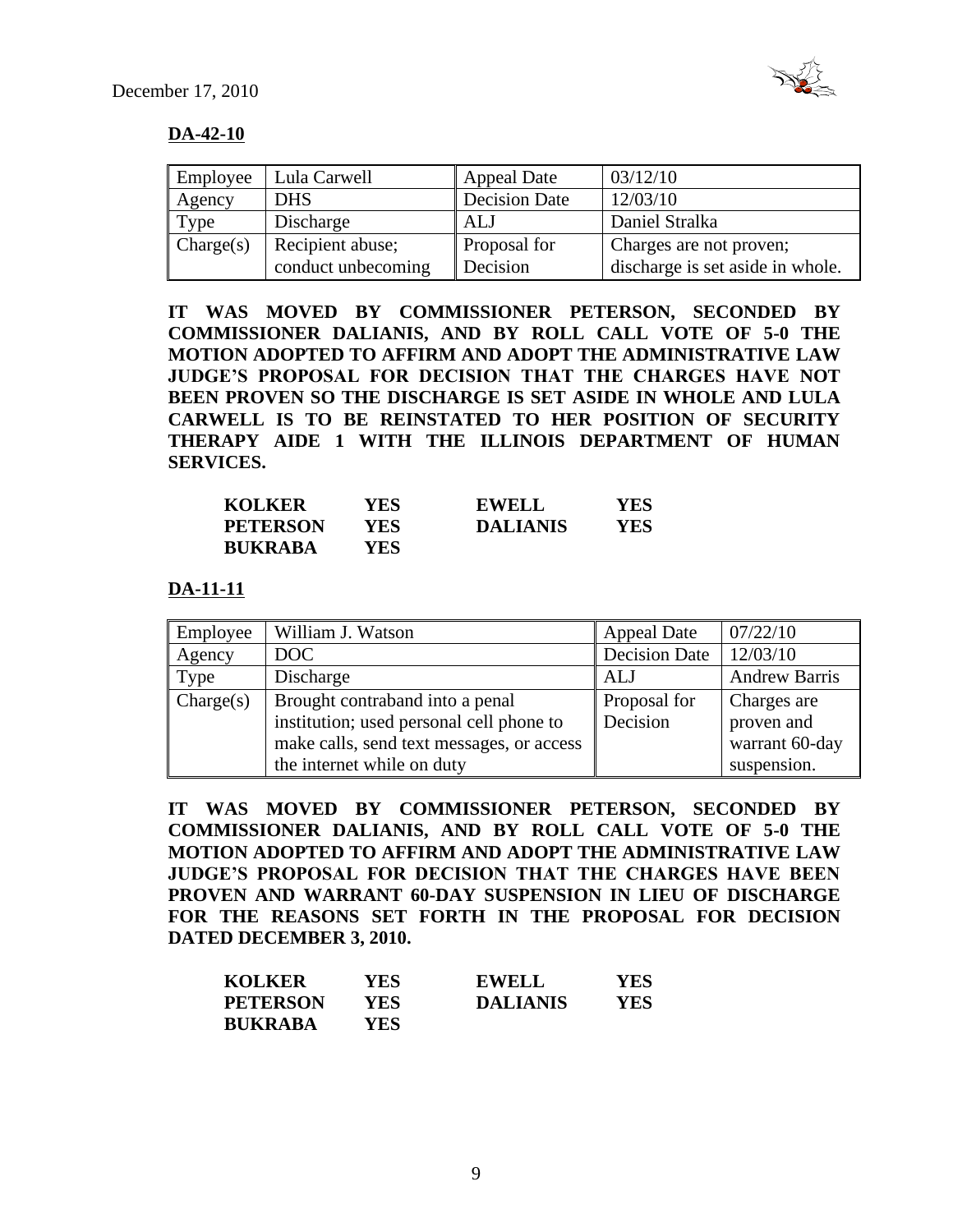

# **LA-6-10**

| Employee      | Dianne Bradie-Gregoire               | <b>Appeal Date</b>   | 08/28/09             |
|---------------|--------------------------------------|----------------------|----------------------|
| Agency        | <b>DHS</b>                           | <b>Decision Date</b> | 11/23/10             |
| Type          | Layoff                               | ALJ                  | <b>Andrew Barris</b> |
| Allegation(s) | Violation of Sections 302.520, 530,  | Proposal for         | No violation.        |
|               | 570 & 580 of the Personnel Rules and | Decision             |                      |
|               | Sections 8b.13, 14 $&$ 11b of the    |                      |                      |
|               | Personnel Code                       |                      |                      |

**IT WAS MOVED BY COMMISSIONER PETERSON, SECONDED BY COMMISSIONER EWELL, AND BY ROLL CALL VOTE OF 5-0 THE MOTION ADOPTED TO AFFIRM AND ADOPT THE ADMINISTRATIVE LAW JUDGE'S PROPOSAL FOR DECISION THAT THE EMPLOYEE HAS NOT PROVED BY A PREPONDERANCE OF THE EVIDENCE THE ALLEGATIONS CONTAINED WITHIN THE LAYOFF APPEAL. HAVING FOUND NO VIOLATION OF PERSONNEL CODE OR PERSONNEL RULES, THE APPEAL IS DENIED.**

| <b>KOLKER</b>   | YES ! | <b>EWELL</b>    | YES  |
|-----------------|-------|-----------------|------|
| <b>PETERSON</b> | YES   | <b>DALIANIS</b> | YES. |
| <b>BUKRABA</b>  | YES-  |                 |      |

#### XI. APPEAL TERMINATED WITHOUT DECISION ON THE MERITS

#### **S-13-09**

|           | Employee   Luz Marina Guerra                      | <b>Appeal Date</b>   | 10/2/08              |
|-----------|---------------------------------------------------|----------------------|----------------------|
| Agency    | <b>DES</b>                                        | <b>Decision Date</b> | 12/8/10              |
| Type      | Suspension                                        | ALJ                  | Daniel Stralka       |
| Change(s) | Personal conversation on cell phone; Proposal for |                      | Dismissed subject to |
|           | unprofessional conduct; failure to                | Decision             | Commission           |
|           | follow procedures                                 |                      | approval; withdrawn. |

**IT WAS MOVED BY COMMISSIONER DALIANIS, SECONDED BY COMMISSIONER BUKRABA, AND BY ROLL CALL VOTE OF 5-0 THE MOTION ADOPTED TO AFFIRM AND ADOPT THE ADMINISTRATIVE LAW JUDGE'S PROPOSAL FOR DECISION TO DISMISS THE APPEAL AS THE PARTIES FILED A STIPULATION TO DISMISS ON DECEMBER 7, 2010.**

| <b>KOLKER</b>   | YES  | <b>EWELL</b>    | YES. |
|-----------------|------|-----------------|------|
| <b>PETERSON</b> | YES  | <b>DALIANIS</b> | YES  |
| <b>BUKRABA</b>  | YES. |                 |      |